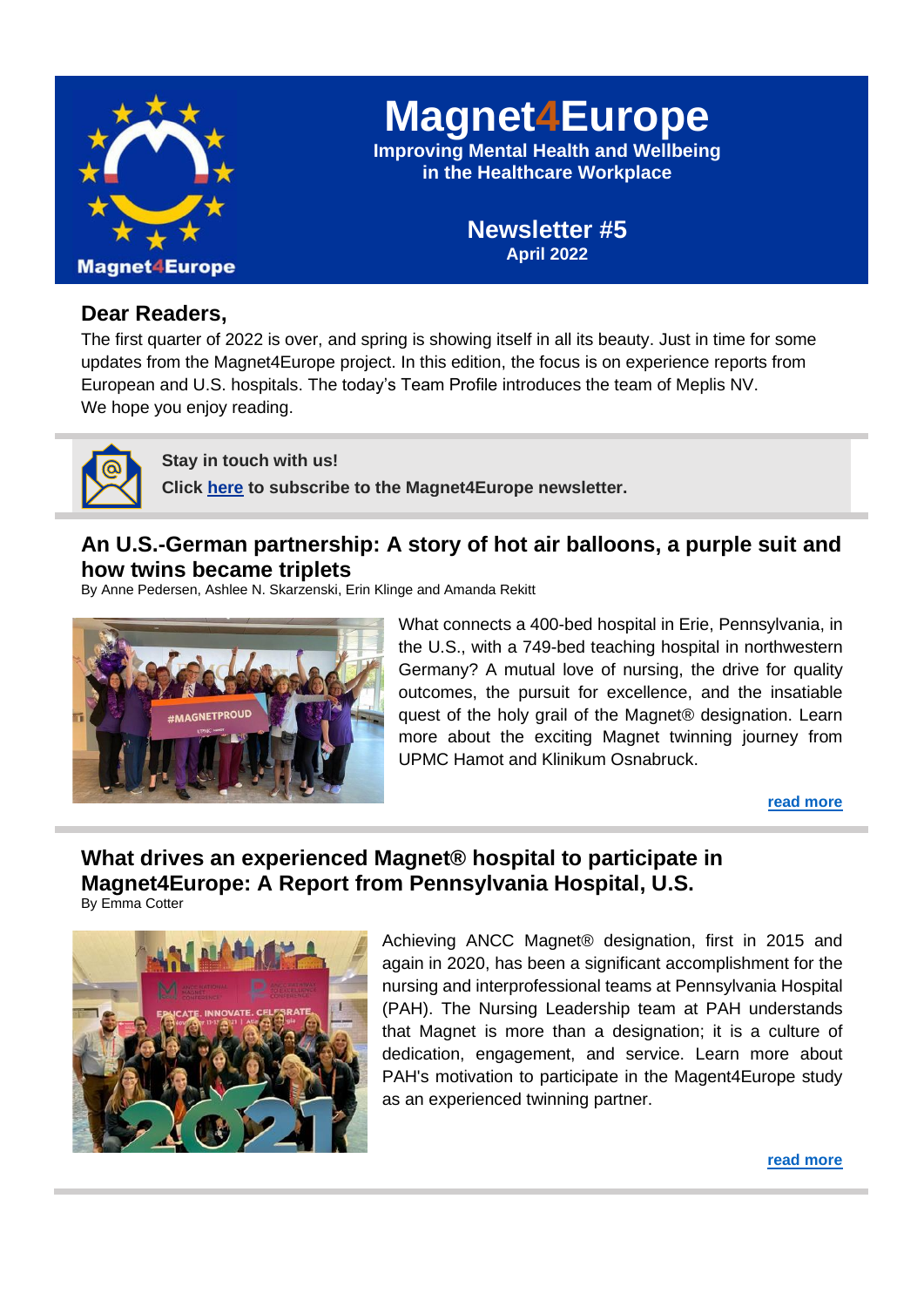## **RKU, Ulm in Germany, visiting Billings Clinic, Montana, the twinning partner of the Magnet4Europe study**

By Helene Maucher and Gabriele Grässer



After two years of strong travel restrictions due to the COVID-19 pandemic, European hospitals and their U.S. twinning partners are keen to visit each other in person. RKU-Universitäts- und Rehabilitationskliniken Ulm, Germany visited their twinning partner Billings Clinic in Montana back in February. Learn more about the successful get-together between the partners.

**[read more](https://www.magnet4europe.eu/blog-page/rku-universitats-und-rehabilitationskliniken-ulm-germany-visiting-billings-clinic-montana-the-twinning-partner-of-the-magnet4europe-study)**

# **West Hertfordshire Hospital Trust, England: Our Magnet4Europe Journey so far**

By Temi Magbagbeola and David Thorpe



West Hertfordshire Hospitals NHS Trust, England, officially launched Magnet4Europe on 11th March 2021, and it was a challenge to motivate staff to participate in the survey in the middle of the COVID 19 pandemic. Learn more about the communication strategies and support systems of West Hertfordshire Hospitals Trust within the Journey to Magnet®.

**[read more](https://www.magnet4europe.eu/blog-page/west-hertfordshire-hospital-trust-england-our-magnet4europe-journey-so-far)**

# **Initiated Magnet® activities at Lovisenberg Diakonale Hospital in Olso, Norway**

By Monica Bukkøy Kjetland



As in all hospitals participating in Magnet4Europe, the gap analysis identified areas for improvement at Lovisenberg Diaconal Hospital in Oslo. The difficulty, however, is often knowing where to start. Following the advice of their U.S. twinning partner, many exciting pilot projects have now been launched. Learn more about the Norwegian hospital's approach to implementing Magnet®.

**[read more](https://www.magnet4europe.eu/blog-page/initiated-magnetr-activities-at-lovisenberg-diakonale-hospital)**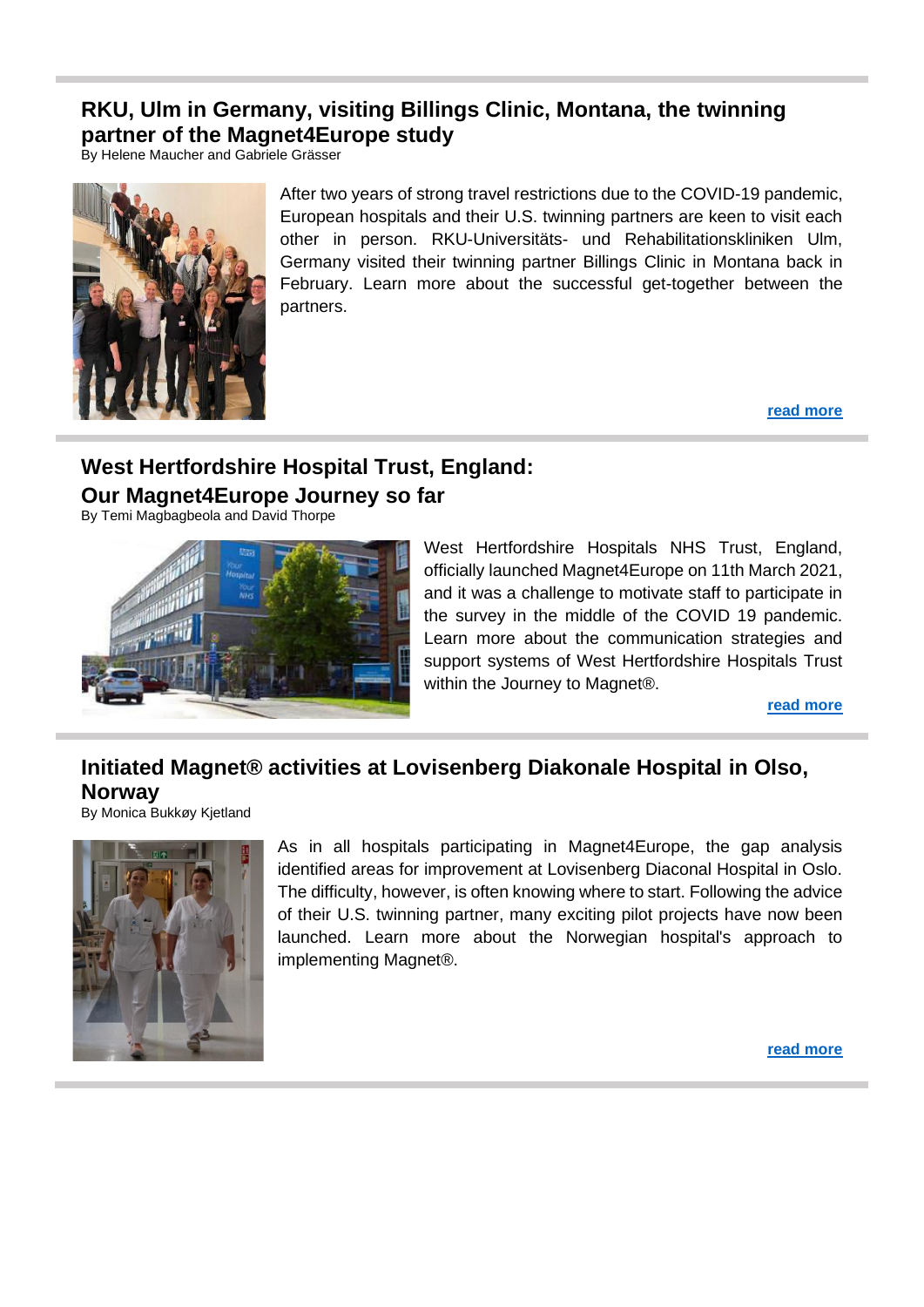### **Team Profile: Meplis NV, Belgium**



Meplis has built software for healthcare since 2012, focused around 3 main pillars: Continuous monitoring, Education and Care Coordination. We work with all types of organizations, hospitals, societies, foundations, universities, industry, and government. Our mission is to make healthcare more universal, improve patient outcome and experience. Meplis has end-users in 150 countries and clients in 18 countries.

#### **[read more](https://www.magnet4europe.eu/meplis.html)**



*International Learning Collaboratives 2022:*

**In Person: May 19-20th in Cork, Ireland**



*University College Cork*

**Virtual: June 17th (TBC) September 30th October 28th December 2nd**

#### **Recommended Event European Public Health Week: 16-20 May 2022**



The annual initiative of the [European Public Health Week](https://eupha.org/EUPHW) began in 2019. This year the 4th edition takes place on 16-20 May 2022. This is a fantastic opportunity to raise awareness about important public health issues and promote collaboration among professionals and institutions contributing to better public health at the local, national, and European level. This year's theme is *'Health throughout the life course'*. Learn more about the event and how you can participate.

**[read more](https://eupha.org/EUPHW)**